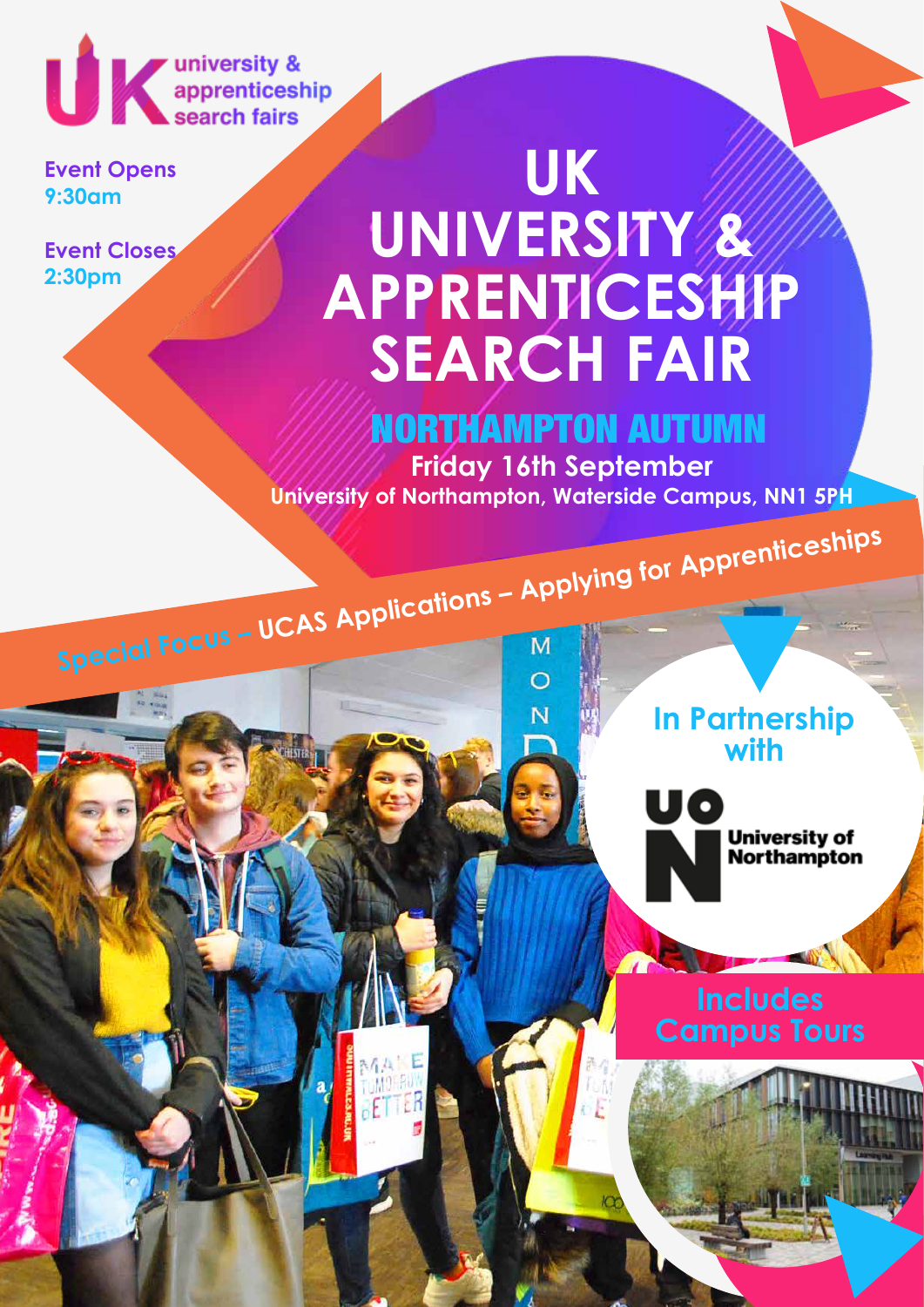



*Our fairs allow students to meet a host of universities, HE institutions and apprenticeship providers from all over the UK. We provide the perfect platform for students to gain information and guidance so they can make the right decisions about their future.*

> We are delighted to announce that our UK University & Apprenticeship Search event will be returning to the University of Northampton on Friday 16th September. At this inspirational event your students can also experience for themselves what life at university is like. They can take guided tours around the brandnew campus, which take in a number of facilities including lecture halls and accommodation.

> > We are inviting you and your students to attend our inspirational fair in Northampton. The event is the perfect way for students to choose which university or apprenticeship is right for them. The fair is completely **free** for all students, staff and guardians to attend.

This exciting and informative event will provide attendees with the opportunity to speak to a multitude of universities including; **Russell Group, red brick, specialist** and **modern universities**. Students will also be able to talk to a variety of the UK's best **apprenticeship providers**, HE colleges, specialist institutions, and student related organisations. The fair is for students of all abilities and aims to widen participation as well as cater for higher academic achievers.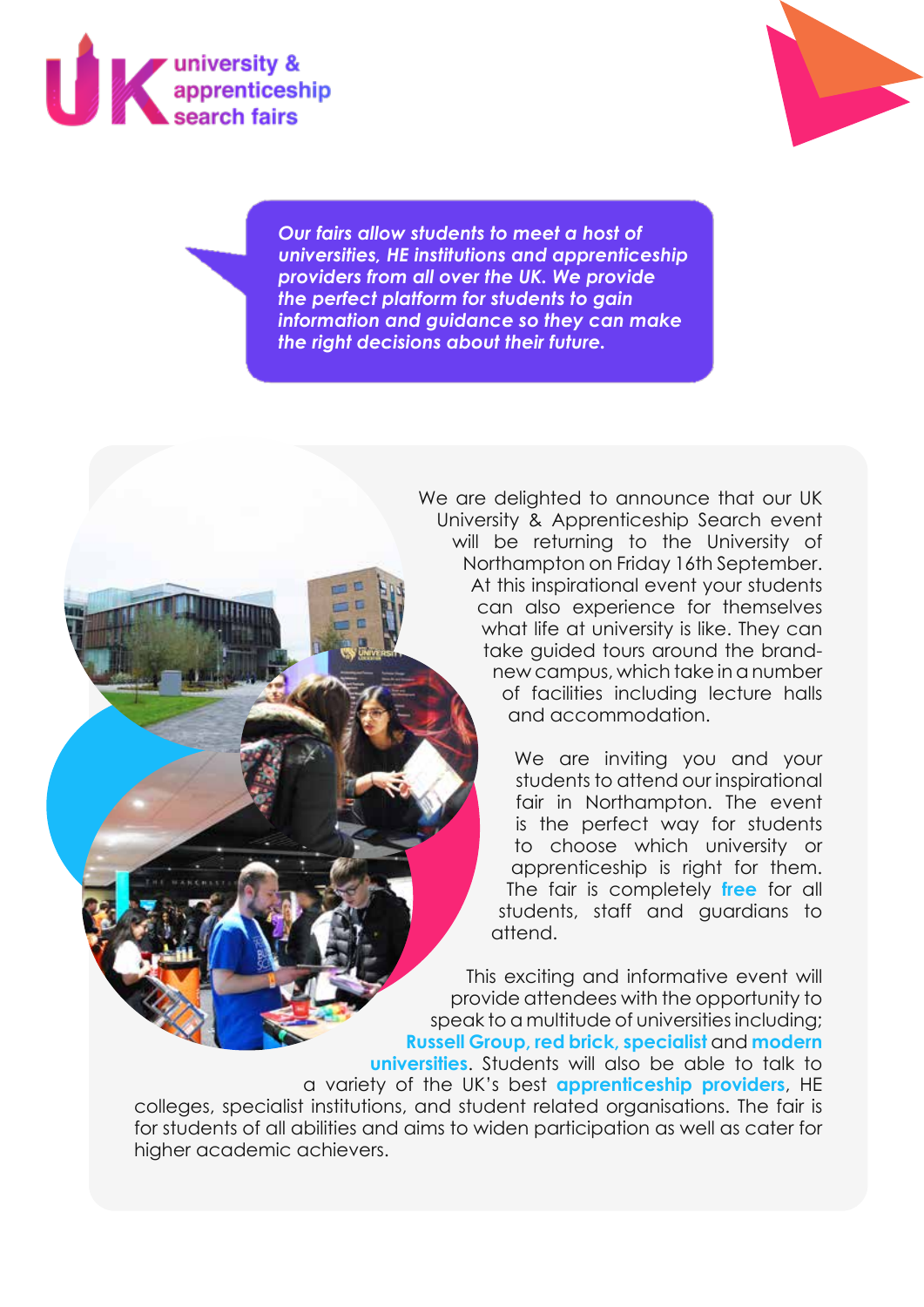

**Event Opens – 9:30am Event Closes – 2:30pm**



## **Seminar Schedule**

Presented by university and apprenticeship representatives.

- 09:50 10:10 Student Finance Includes loan, scholarship and bursary information
- 10:20 10:40 UCAS Personal Statement & Application Advice
- 10:50 11:10 Why take an Apprenticeship?
- 11:20 11:40 Choosing a University Course
- 11:50 12:10 Russell Group University Seminar
- 12:20 12:40 Careers and Employability
- 12:50 13:10 UCAS Personal Statement and Application Advice
- 13:20 13:40 Higher and Degree Apprenticeships
- 13:50 14:10 Life at University Inspirational talk about the benefits of a university education

#### What makes our events special?

Emphasis on Exploration – We have a vast range of university, apprenticeship and career representatives at our events. We celebrate the different pathways young people can take and are proud to present a diverse selection of options. Every student is unique, so our events are designed to help equip each student with the knowledge and guidance they need.

**Student Support –** With seminars, brochures and the invaluable opportunity to engage with our exhibitors, pupils receive a very high level of help and attention to guide them through their different higher education options.

**Venue** – By holding this event at a university, students will be able to gain a positive insight into what student life is like and experience a university campus. This event also includes campus tours conducted by student ambassadors happy to answer questions from a student's perspective.

**Timing –** This event means that Year 13s can receive vital application support directly before they are required to submit their applications and make important choices. The event is also ideal to inspire Year 12s and 11s who are starting to make decisions about their post-18 education and career choices. Please note our fairs are not designed for Year 9s or 10s.

Teachers and Coordinators – We listen. Your comments and suggestions will be taken on board and implemented. You are supported by your assigned liaison manager – you'll receive regular updates and have the opportunity to get in touch via phone or email whenever you need to.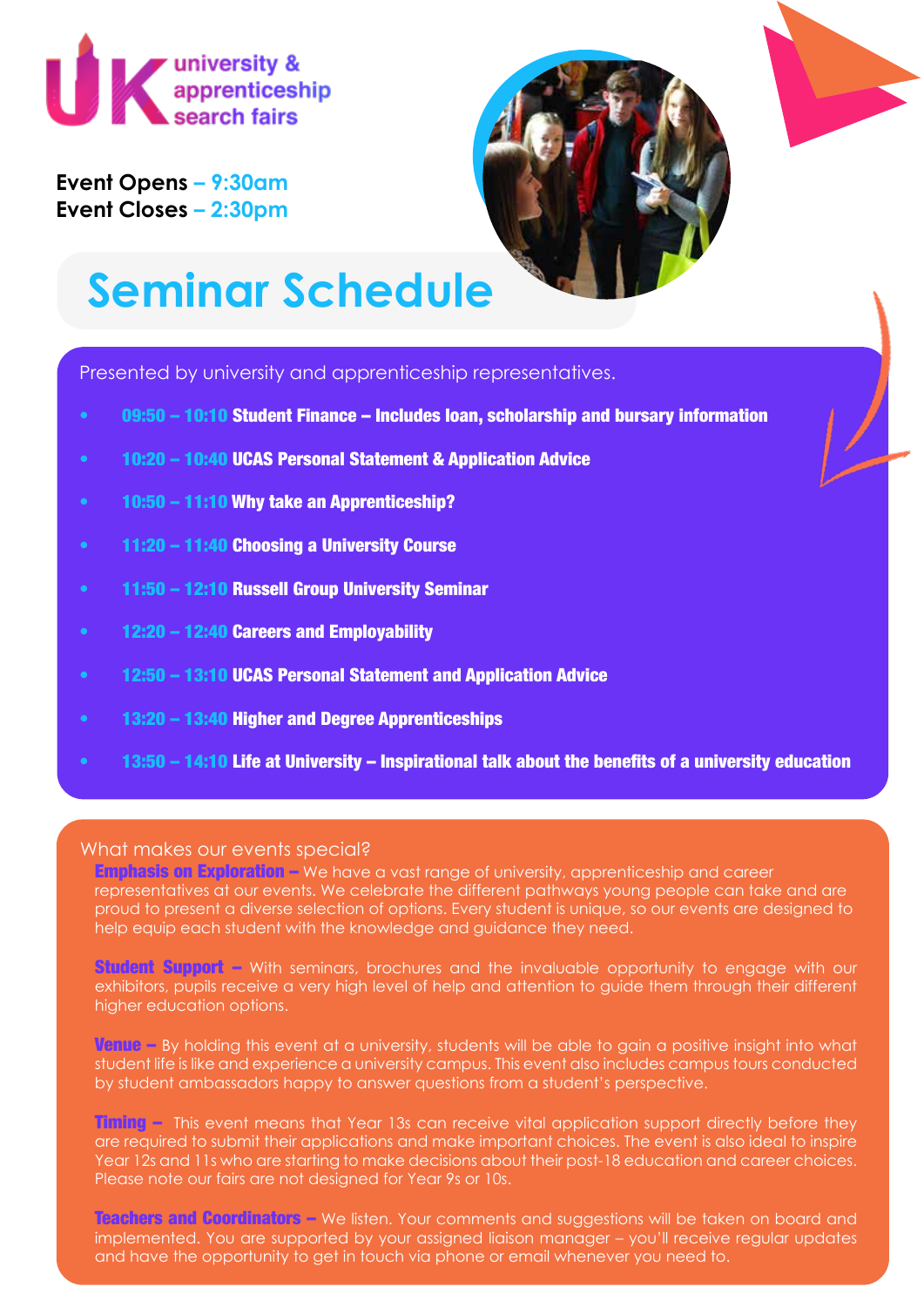

## **Special Features**

Large exhibition hall full of universities, apprenticeship providers and higher education institutions. Includes

> **Apprenticeship Seminars** Valuable advice and guidance from industry experts.

## **Application Seminar**

Focusing on the UCAS application process and sharing tips to help students create a compelling personal statement that stands out amongst the crowd.

**Russell Group University Seminar** Providing students with an insight into what life is like at a Russell Group University.

A number of exhibitors will provide fantastic interactive features for students to get involved with.

#### **Dedicated Rep**

 To ensure you are guided through the booking process as smoothly as possible, every school/college booking places at the event has a dedicated rep. This person is on hand via telephone and email to provide help and support with preparing and attending the fair. We will also provide you with a mobile phone contact number on the day and will be available whenever you have questions.

### **Event Brochure and Guide**

 Every student will be provided with an online event day brochure. This features the full seminar schedule and sections regarding applying for apprenticeships and advice on UCAS applications, along with articles written by university students and apprentices. Students will also receive a digital 'Student Pack' before the event, designed to guide them through the fair and help them make the most of exhibitor interactions.